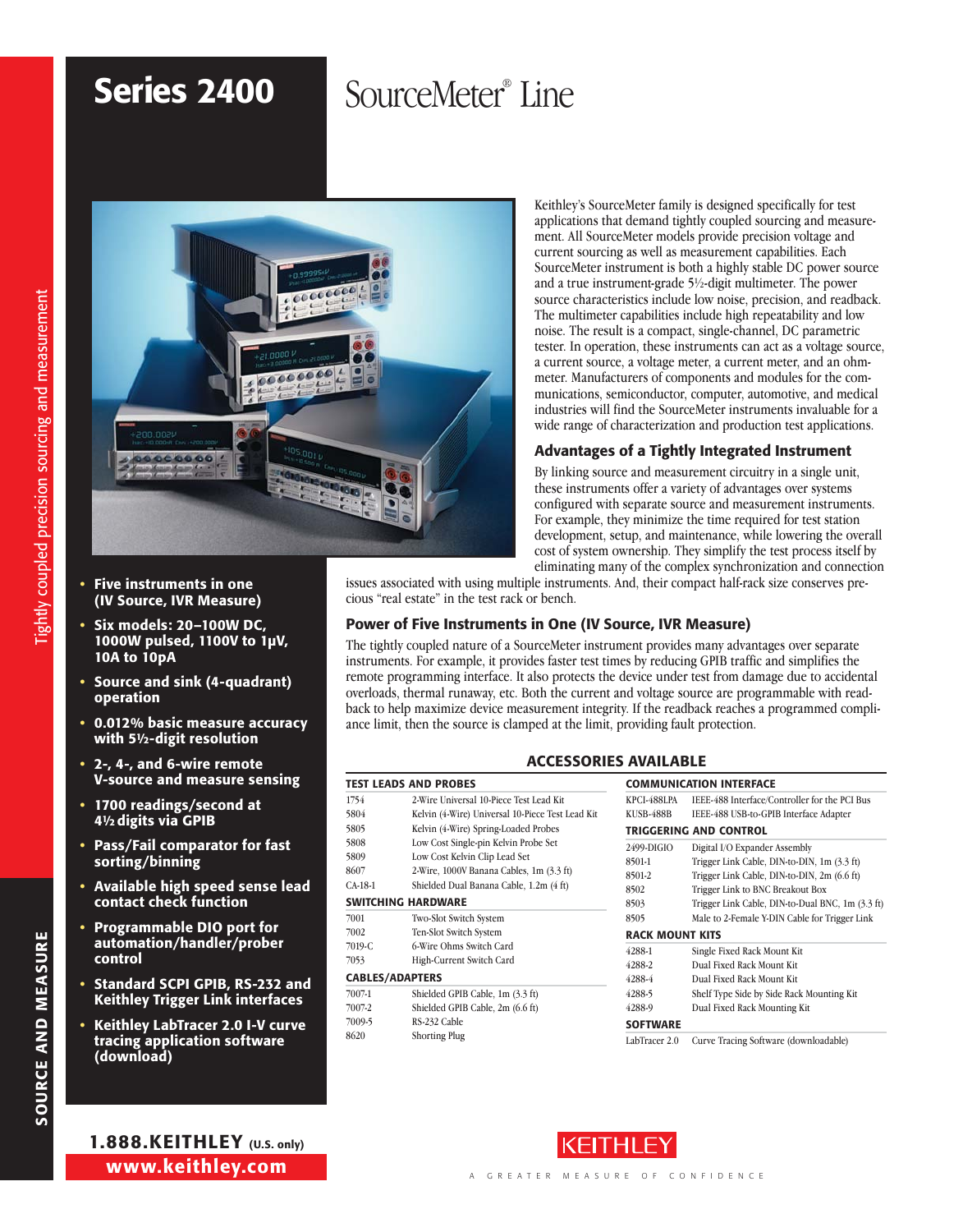# Ordering Info

| 2400       | 200V, 1A, 20W<br><b>SourceMeter</b>                                     |
|------------|-------------------------------------------------------------------------|
| 2400-C     | 200V, 1A, 20W<br>SourceMeter with<br><b>Contact Check</b>               |
| 2400-LV    | 20V, 1A, 20W<br><b>SourceMeter</b>                                      |
| 2410       | 1100V, 1A, 20W<br><b>SourceMeter</b>                                    |
| 2410-C     | 1100V, 1A, 20W<br>SourceMeter with<br><b>Contact Check</b>              |
| 2420       | 60V, 3A, 60W<br><b>SourceMeter</b>                                      |
| $2420 - C$ | 60V, 3A, 60W<br><b>SourceMeter with</b><br><b>Contact Check</b>         |
| 2425       | 100V, 3A, 100W<br><b>SourceMeter</b>                                    |
| $2425 - C$ | 100V, 3A, 100W<br><b>SourceMeter with</b><br><b>Contact Check</b>       |
| 2430       | 100V, 10A, 1000W Pulse<br><b>Mode SourceMeter</b>                       |
| 2430-C     | 100V, 10A, 1000W Pulse<br><b>Mode SourceMeter</b><br>with Contact Check |
| 2440       | 40V, 5A, 50W<br><b>SourceMeter</b>                                      |
| $2440 - C$ | 40V, 5A, 50W<br><b>SourceMeter with</b><br><b>Contact Check</b>         |
|            |                                                                         |

### Accessories Supplied

Model 8605 Test Leads LabVIEW Software Driver (downloadable) LabTracer Software (downloadable)

1.888.KEITHLEY (U.S. only) www.keithley.com

# Series 2400 SourceMeter® Line

# I-V Characteristics

All SourceMeter instruments provide four-quadrant operation. In the first and third quadrants they operate as a source, delivering power to a load. In the second and fourth quadrants they operate as a sink, dissipating power internally. Voltage, current, and resistance can be measured during source or sink operation.





Source I, Measure V, I, or  $\Omega$  configuration Source V, Measure I, V, or  $\Omega$  configuration



Model 2400 and 2400-LV SourceMeter





### Model 2410 High-Voltage SourceMeter



### Model 2425 100W SourceMeter



Model 2440 5A SourceMeter

SOURCE AND MEASURE

SOURCE AND MEASURE

 $-20V$   $+20V$  $-1A$  $+100mA$ –100mA  $-60V$   $-20V$   $+20V$   $+60V$ –3A Duty cycle limited Model 2420 3A SourceMeter  $+104$ 

+1A

+3A



Model 2430 1kW Pulse Mode SourceMeter

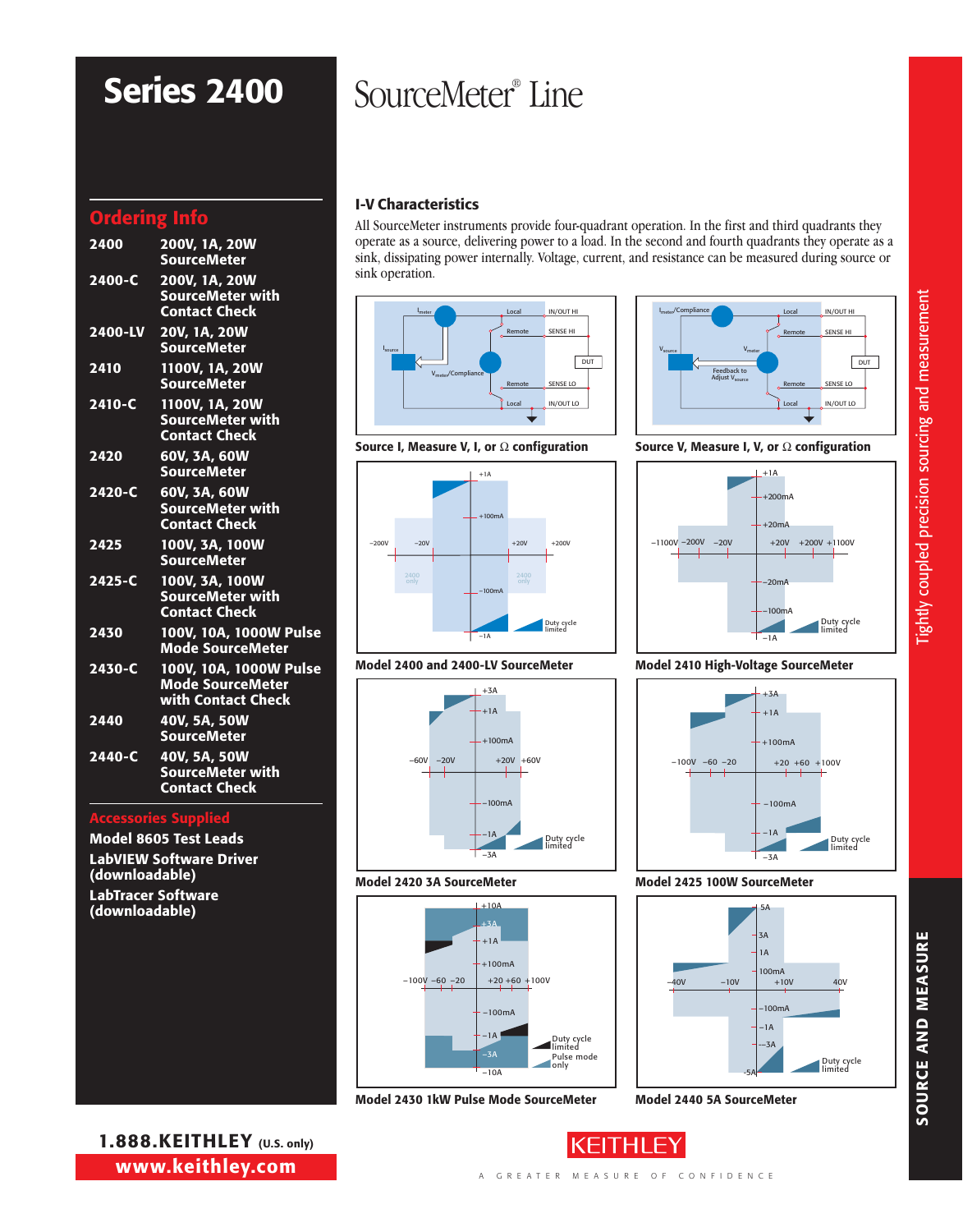# Series 2400

# SourceMeter<sup>®</sup> Line

# Automation for Speed

A SourceMeter instrument streamlines production testing. It sources voltage or current while making measurements without needing to change connections. It is designed for reliable operation in nonstop production environments. To provide the throughput demanded by production applications, the SourceMeter instrument offers many built-in features that allow it to run complex test sequences without computer control or GPIB communications slowing things down.

### Standard and Custom Sweeps

Sweep solutions greatly accelerate testing with automation hooks. Three basic sweep waveforms are provided that can be programmed for singleevent or continuous operation. They are ideal for I/V, I/R, V/I, and V/R characterization.

- • Linear Staircase Sweep: Moves from the start level to the stop level in equal linear steps
- Logarithmic Staircase Sweep: Done on a log scale with a specified number of steps per decade
- • Custom Sweep: Allows construction of special sweeps by specifying the number of measurement points and the source level at each point
- Up to 1700 readings/second at  $4\frac{1}{2}$  digits to the GPIB bus
- 5000 5½-digit readings can be stored in the non-volatile buffer memory

### Built-In Test Sequencer (Source Memory List)

The Source Memory list provides faster and easier testing by allowing you to setup and execute up to 100 different tests that run without PC intervention.

- • Stores up to 100 instrument configurations, each containing source settings, measurement settings, pass/fail criteria, etc.
- Pass/fail limit test as fast as  $500\mu s$  per point
- • Onboard comparator eliminates the delay caused when sending data to the computer for analysis
- • Built-in, user definable math functions to calculate derived parameters

### Example Test Sequence







Linear staircase sweep



Logarithmic staircase sweep



Devices:

Typical Applications

- • Discrete semiconductor devices
- • Passive devices
- • Transient suppression devices
- • ICs, RFICs, MMICs
- • Laser diodes, laser diode modules, LEDs, photodetectors
- **Circuit protection devices: TVS,** MOV, Fuses, etc.
- **Airbags**
- • Connectors, switches, relays
- Tests:
- • Leakage
- • Low voltage/resistances
- • LIV
- • IDDQ
- • I-V characterization
- • Isolation and trace resistance
- • Temperature coefficient
- • Forward voltage, reverse breakdown, leakage current
- • DC parametric test
- 
- 
- 

Test Pass/Fail Test | If Passes Test | If Fails Test Test 1  $\int$  Check V<sub>F1</sub> at 100mA against pass/fail limits Go to Test 2 1. Bin part to bad bin 2. Transmit data to computer while handler is placing new part 3. Return to Test 1 Test 2  $\int$  Check V<sub>F2</sub> at 1A against pass/fail limits Go to Test 3 Test 3 Check leakage current at –500V and test against pass/fail limits 1. Bin part to good bin 2. Transmit readings to computer while handler is placing new part 3. Return to Test 1



# DC power source

- • HIPOT
- • Dielectric withstanding

A GREATER MEASURE OF CONFIDENCE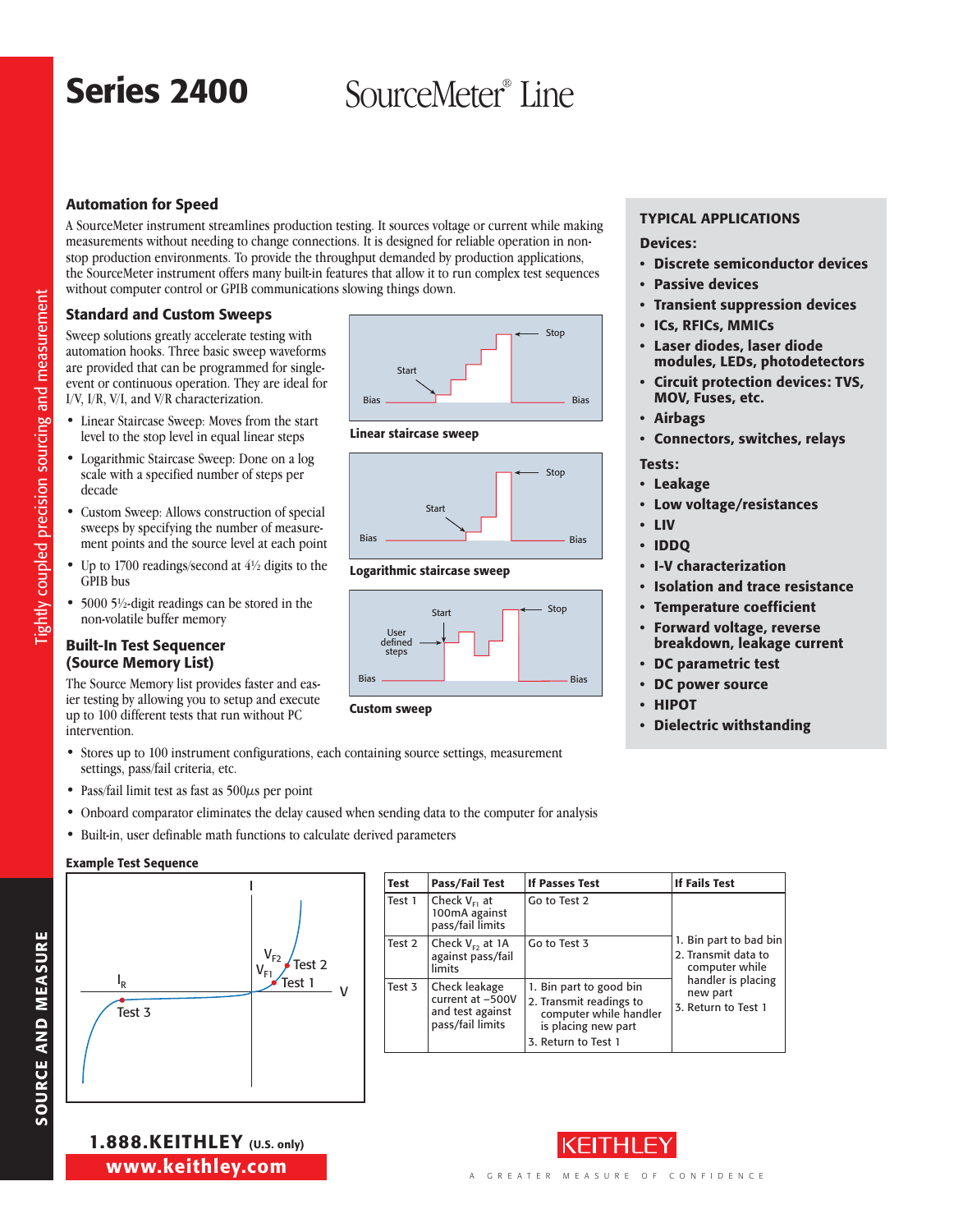# SourceMeter® Line

# Series 2400

# Digital I/O Interface

The digital I/O interface can link the SourceMeter instrument to many popular component handlers, including Aetrium, Aeco, and Robotronics. Other capabilities of the interface include:

- Tight systems integration for applications such as binning and sorting
- • Built-in component handler interface
- • Start of test and end of test signals
- • 5V, 300mA power supply
- • Optional expander accessory (Model 2499-DIGIO) adds 16 digital I/O lines

# Trigger Link Interface

All SourceMeter instruments include Keithley's unique Trigger Link interface which provides high-speed, seamless communications with many of Keithley's other instruments. For example, use the Trigger Link interface to connect a SourceMeter instrument with a Series 7000 Switching System for a complete multi-point test solution. With Trigger Link, the 7000 Series Switching Systems can be controlled by a SourceMeter during a high-speed test sequence independent of a computer and GPIB.

# Optional Contact Check Function

The Contact Check function makes it simple to verify good connections quickly and easily before an automated test sequence begins. This eliminates measurement errors and false product failures associated with contact fatigue, breakage, contamination, loose or broken connection, relay failures, etc. Some capabilities of this function are:

- 350 $\mu$ s verification and notification process time
- The output of the SourceMeter instrument is automatically shut off after a fault and is not re-activated until good contact is verified, protecting the device under test from damage and the operator from potential safety hazards
- 3 pass/fail threshold values:  $2\Omega$ ,  $15\Omega$ , and  $50\Omega$
- No energy passes through the device under test during the operation
- Enabled either from the front panel or remotely over the GPIB
- 3 fault notification methods



1.888.KEITHLEY (U.S. only) www.keithley.com

# Unique 6-Wire Ohms Technique

SourceMeter instruments can make standard 4-wire, split Kelvin, and 6-wire, guarded ohms measurements and can be configured for either the constant current or constant voltage method. The 6-wire ohms technique:

- • Uses guard and guard sense leads in addition to the 4-wire sense and source leads
- • Locks out parallel current paths when measuring resistor networks or hybrid circuits to isolate the component under test
- Allows users to configure and plot data easily from Series 2400 SourceMeter instruments, making characterization of two, three, and four terminal devices a snap









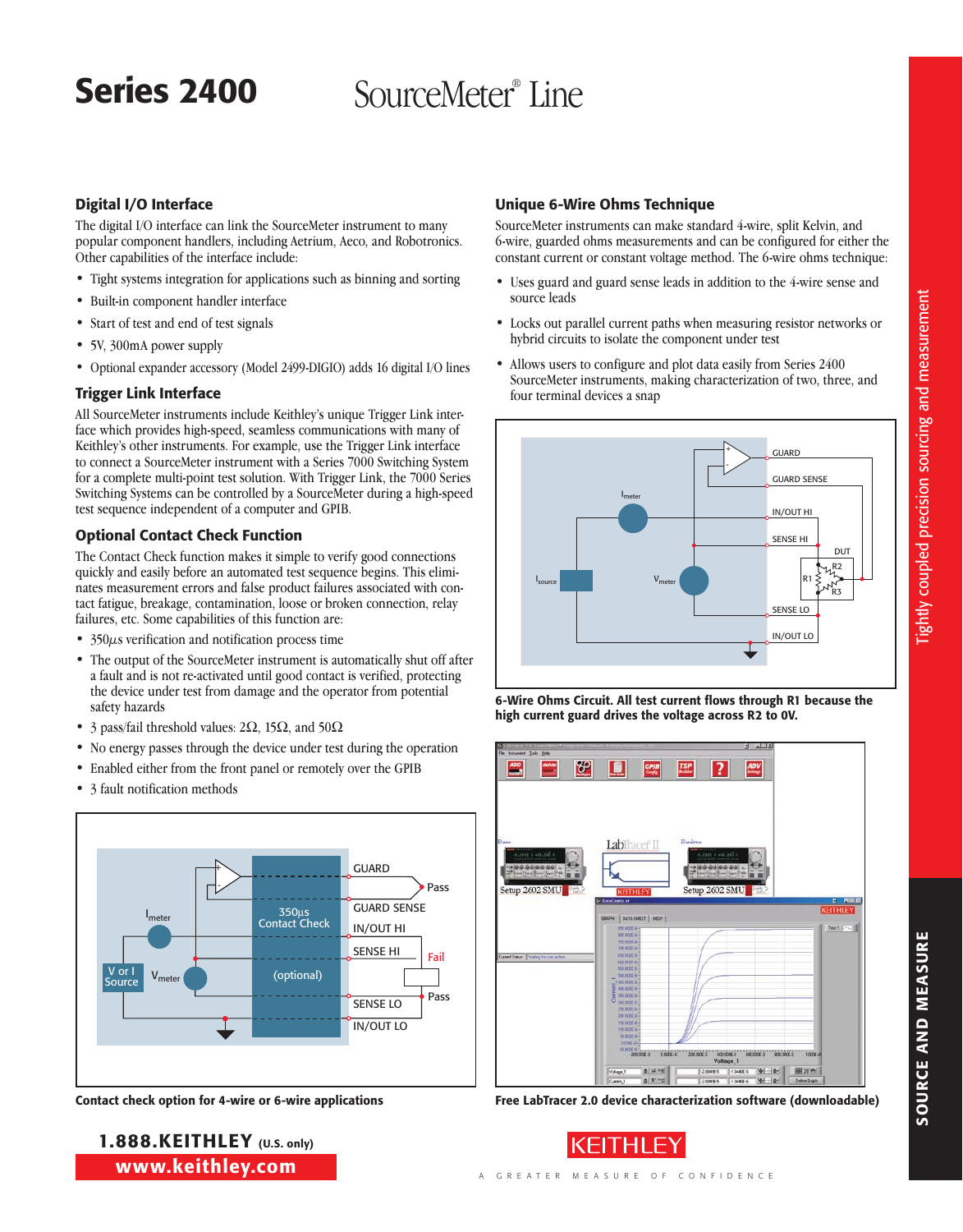# Series 2400

SourceMeter® Line

## Voltage Accuracy (Local or Remote Sense)

| Model        | Range             | Programming<br><b>Resolution</b> | Source <sup>1</sup><br><b>Accuracy (1 Year)</b><br>$23^{\circ}$ C $\pm$ 5 $^{\circ}$ C<br>$\pm$ (% rdg. + volts) | <b>Default</b><br><b>Measurement</b><br><b>Resolution</b> | Measurement <sup>2, 3, 4</sup><br><b>Accuracy (1 Year)</b><br>$23^{\circ}$ C $\pm$ 5°C<br>$\pm$ (% rdg. + volts) | <b>Output Slew Rate</b><br>$(\pm 30\%)$ | <b>Source/Sink Limit</b>           |
|--------------|-------------------|----------------------------------|------------------------------------------------------------------------------------------------------------------|-----------------------------------------------------------|------------------------------------------------------------------------------------------------------------------|-----------------------------------------|------------------------------------|
|              | 200.000 mV        | $5 \mu V$                        | $0.02\% + 600 \,\mu\text{V}$                                                                                     | $1 \mu V$                                                 | $0.012\% + 300 \mu V$                                                                                            |                                         |                                    |
|              | 2.00000 V         | 50 $\mu$ V                       | $0.02\% + 600 \,\mu\text{V}$                                                                                     | $10 \mu V$                                                | $0.012\% + 300 \mu V$                                                                                            |                                         | $\pm 21$ V $\omega$ $\pm 1.05$ A   |
| 2400, 2400-C | 20.0000 V         | 500 $\mu$ V                      | $0.02\% + 2.4$ mV                                                                                                | $100 \mu$ V                                               | $0.015\% + 1.5$ mV                                                                                               | $0.08$ V/ $\mu$ s                       | $\pm 210$ V $\omega$ $\pm 105$ mA  |
|              | 200,000 V         | $5 \text{ mV}$                   | $0.02\% + 24$ mV                                                                                                 | $1 \text{ mV}$                                            | $0.015\% + 10$ mV                                                                                                | $0.5$ V/ $\mu$ s                        |                                    |
|              | $200.000$ mV      | $5 \mu V$                        | $0.02\% + 600 \,\mu\text{V}$                                                                                     | $1 \mu V$                                                 | $0.012\% + 300 \mu V$                                                                                            |                                         |                                    |
| 2400-LV      | 2.00000 V         | 50 $\mu$ V                       | $0.02\% + 600 \,\mu\text{V}$                                                                                     | $10 \mu V$                                                | $0.012\% + 300 \mu V$                                                                                            |                                         | $\pm 21$ V $\omega$ $\pm 1.05$ A   |
|              | 20.0000 V         | 500 $\mu$ V                      | $0.02\% + 2.4$ mV                                                                                                | $100 \mu V$                                               | $0.015\% + 1.5$ mV                                                                                               | $0.08$ V/ $\mu$ s                       |                                    |
|              | 200,000 mV        | $5 \mu V$                        | $0.02\% + 600 \,\mu\text{V}$                                                                                     | $1 \mu V$                                                 | $0.012\% + 300 \mu V$                                                                                            |                                         |                                    |
|              | 2.00000 V         | 50 $\mu$ V                       | $0.02\% + 600 \,\mu\text{V}$                                                                                     | $10 \mu V$                                                | $0.012\% + 300 \mu V$                                                                                            |                                         | $\pm 21$ V $\omega$ $\pm 1.05$ A   |
| 2410, 2410-C | 20.0000 V         | 500 $\mu$ V                      | $0.02\% + 2.4$ mV                                                                                                | $100 \mu V$                                               | $0.015\% + 1$ mV                                                                                                 | $0.15$ V/ $\mu$ s                       | $\pm 1100$ V $\omega$ $\pm 21$ mA  |
|              | 1000.00 V         | $50$ mV                          | $0.02\% + 100$ mV                                                                                                | $10 \text{ mV}$                                           | $0.015\% + 50$ mV                                                                                                | $0.5$ V/ $\mu$ s                        |                                    |
|              | $200.000$ mV      | $5 \mu V$                        | $0.02\% + 600 \,\mu\text{V}$                                                                                     | $1 \mu V$                                                 | $0.012\% + 300 \mu V$                                                                                            |                                         |                                    |
|              | 2.00000 V         | 50 $\mu$ V                       | $0.02\% + 600 \,\mu\text{V}$                                                                                     | $10 \mu V$                                                | $0.012\% + 300 \mu V$                                                                                            |                                         | $\pm 21$ V $\omega$ $\pm 3.15$ A   |
| 2420, 2420-C | 20.0000 V         | 500 $\mu$ V                      | $0.02\% + 2.4$ mV                                                                                                | $100 \mu$ V                                               | $0.015% +$<br>$1 \text{ mV}$                                                                                     | $0.08$ V/ $\mu$ s                       | $\pm 63$ V $\omega$ $\pm 1.05$ A   |
|              | 60.0000 V         | $1.5$ mV                         | $0.02\% + 7.2$ mV                                                                                                | $1 \text{ mV}$                                            | $0.015% +$<br>$\frac{3}{2}$ mV                                                                                   | $0.14$ V/ $\mu$ s                       |                                    |
|              | 200.000 mV        | $5 \mu V$                        | $0.02\% + 600 \,\mu\text{V}$                                                                                     | $1 \mu V$                                                 | $0.012\% + 300 \mu$ V                                                                                            |                                         |                                    |
| 2425, 2425-C | 2.00000 V         | $50 \mu V$                       | $0.02\% + 600 \,\mu\text{V}$                                                                                     | $10 \mu V$                                                | $0.012\% + 300 \mu V$                                                                                            |                                         | $\pm 21$ V $\omega$ $\pm 3.15$ A   |
|              | 20.0000 V         | 500 $\mu$ V                      | $0.02\% + 2.4$ mV                                                                                                | $100 \mu$ V                                               | $0.015% +$<br>$1 \text{ mV}$                                                                                     | $0.08$ V/ $\mu$ s                       | $\pm 105$ V $\omega$ $\pm 1.05$ A  |
|              | 100,0000 V        | $2.5$ mV                         | $0.02\% + 12$ mV                                                                                                 | $1 \text{ mV}$                                            | $0.015% + 5$ mV                                                                                                  | $0.25$ V/ $\mu$ s                       |                                    |
|              | 200.000 mV        | $5 \mu V$                        | $0.02\% + 600 \,\mu\text{V}$                                                                                     | $1 \mu V$                                                 | $0.012\% + 300 \mu$ V                                                                                            |                                         | $\pm 105$ V $\omega$ $\pm 1.05$ A  |
| 2430, 2430-C | 2.00000 V         | 50 $\mu$ V                       | $0.02\% + 600 \,\mu\text{V}$                                                                                     | $10 \mu V$                                                | $0.012\% + 300 \mu V$                                                                                            |                                         |                                    |
|              | 20.0000 V         | 500 $\mu$ V                      | $0.02\% + 2.4$ mV                                                                                                | $100 \mu V$                                               | $0.015% + 1$ mV                                                                                                  | $0.08$ V/ $\mu$ s                       | $\pm 105$ V $\omega$ $\pm 10.5$ A  |
|              | 100.0000 V        | $2.5$ mV                         | $0.02\% + 12$ mV                                                                                                 | $1 \text{ mV}$                                            | $0.015% + 5$ mV                                                                                                  | $0.25$ V/ $\mu$ s                       | (pulse mode only)                  |
|              | 200.000 mV        | $5 \mu V$                        | $0.02\% + 600 \,\mu\text{V}$                                                                                     | $1 \mu V$                                                 | $0.012\% + 300 \mu V$                                                                                            |                                         |                                    |
| 2440, 2440-C | 2.00000 V         | 50 $\mu$ V                       | $0.02\% + 600 \,\mu\text{V}$                                                                                     | $10 \mu V$                                                | $0.012\% + 300 \mu V$                                                                                            |                                         | $\pm 10.5$ V $\omega$ $\pm 5.25$ A |
|              | 10.0000 V         | 500 $\mu$ V                      | $0.02\% + 1.2$ mV                                                                                                | $100 \mu V$                                               | $0.015\% + 750 \mu V$                                                                                            | $0.08$ V/ $\mu$ s                       | $\pm 42$ V $\omega$ $\pm 1.05$ A   |
|              | $40.0000 \quad V$ | $5 \text{ mV}$                   | $0.02\% + 4.8$ mV                                                                                                | $1 \text{ mV}$                                            | $0.015% + 3 mV$                                                                                                  | $0.25$ V/ $\mu$ s                       |                                    |

**TEMPERATURE COEFFICIENT (0°–18°C and 28°–50°C):**  $\pm$ (0.15  $\times$  accuracy specification)/°C. **VOLTAGE REGULATION: Line:**  $0.01\%$  of range. Load:  $0.01\%$  of range +  $100\mu$ V. **OVER VOLTAGE PROTECTION:** User selectable values, 5% tolerance. Factory default = none.

**Current Limit:** Bipolar current limit (compliance) set with single value. Min. 0.1% of range. **Overshoot:** <0.1% typical (full scale step, resistive load, 10mA range).

#### ADDITIONAL SOURCE SPECIFICATIONS (All Models)

**TRANSIENT RESPONSE TIME:** 30µs minimum for the output to recover to its spec. following a step change in load.

- **COMMAND PROCESSING TIME:** Maximum time required for the output to begin to change following the receipt of :SOURce:VOLTage|CURRent <nrf> command. **Autorange On:** 10ms. **Autorange Off:** 7ms.
- **OUTPUT SETTLING TIME:** Time required to reach 0.1% of final value after command is processed. 100µs typical. Resistive load. 10µA to 100mA range.
- **DC FLOATING VOLTAGE:** Output can be floated up to ±250VDC (Model 2440 ±40VDC) from chassis ground.

**REMOTE SENSE:** Up to 1V drop per load lead.

**COMPLIANCE ACCURACY:** Add 0.3% of range and ±0.02% of reading to base specification.

**OVER TEMPERATURE PROTECTION:** Internally sensed temperature overload puts unit in standby mode.

**RANGE CHANGE OVERSHOOT:** Overshoot into a fully resistive  $100k\Omega$  load,  $10Hz$  to 1MHz BW, adjacent ranges: 100mV typical, except 20V/200V (20V/60V on Model 2420), 20V/100V on Model 2425 and 2430, range boundary, and Model 2440.

**MINIMUM COMPLIANCE VALUE:** 0.1% of range.

## Additional Pulse Mode Source Specifications (2430 and 2430-C only)

**Maximum Duty Cycle:** 8%, hardware limited, 10A range only. All other ranges 100%. **Maximum Pulse Width:** 5ms from 90% rising to 90% falling edge, 2.5ms 10A range.

**Minimum Pulse Width:** 150µs. **Minimum Pulse Resolution:** 50µs typical, 70µs max., limited by system jitter.

**Source Accuracy:** Determined by settling time and source range specifications. **Output Settling Time 0.1%:**

800 $\mu$ s typ., source I = 10A into 10 $\Omega$ , limited by voltage slew rate.

 $500\mu s$  typ., source I = 10A into 1 $\Omega$ , limited by voltage slew rate.

**Output Slew Rate:**

**Voltage (10** $\Omega$  **load):** 0.25V/ $\mu$ s  $\pm$ 30% on 100V range. 0.08V/ $\mu$ s  $\pm$ 30% on 20V range, 10A range. **Current (0** $\Omega$  **load):** 0.25A/ $\mu$ s  $\pm$ 30% on 100V range. 0.08A/ $\mu$ s  $\pm$ 30% on 20V range, 10A range.

#### NOTES

1. **2400, 2410 Only:** Specifications valid for continuous output currents below 105mA. For operation above 105mA continuous for >1 minute, derate accuracy 10%/35mA above 105mA.

2. Speed = Normal (1 PLC). For 0.1 PLC, add 0.005% of range to offset specifications, except 200mV, 1A, 10A ranges, add 0.05%. For 0.01 PLC, add 0.05% of range to offset specifications, except 200mV, 1A, 10A ranges, add 0.5%.

3. Accuracies apply to 2- or 4-wire mode when properly zeroed.

4. In pulse mode, limited to 0.1 PLC measurement

Series 2400 condensed specifications

100 condensed speci

Series 2400 condensed specifications

www.keithley.com 1.888.KEITHLEY (U.S. only)

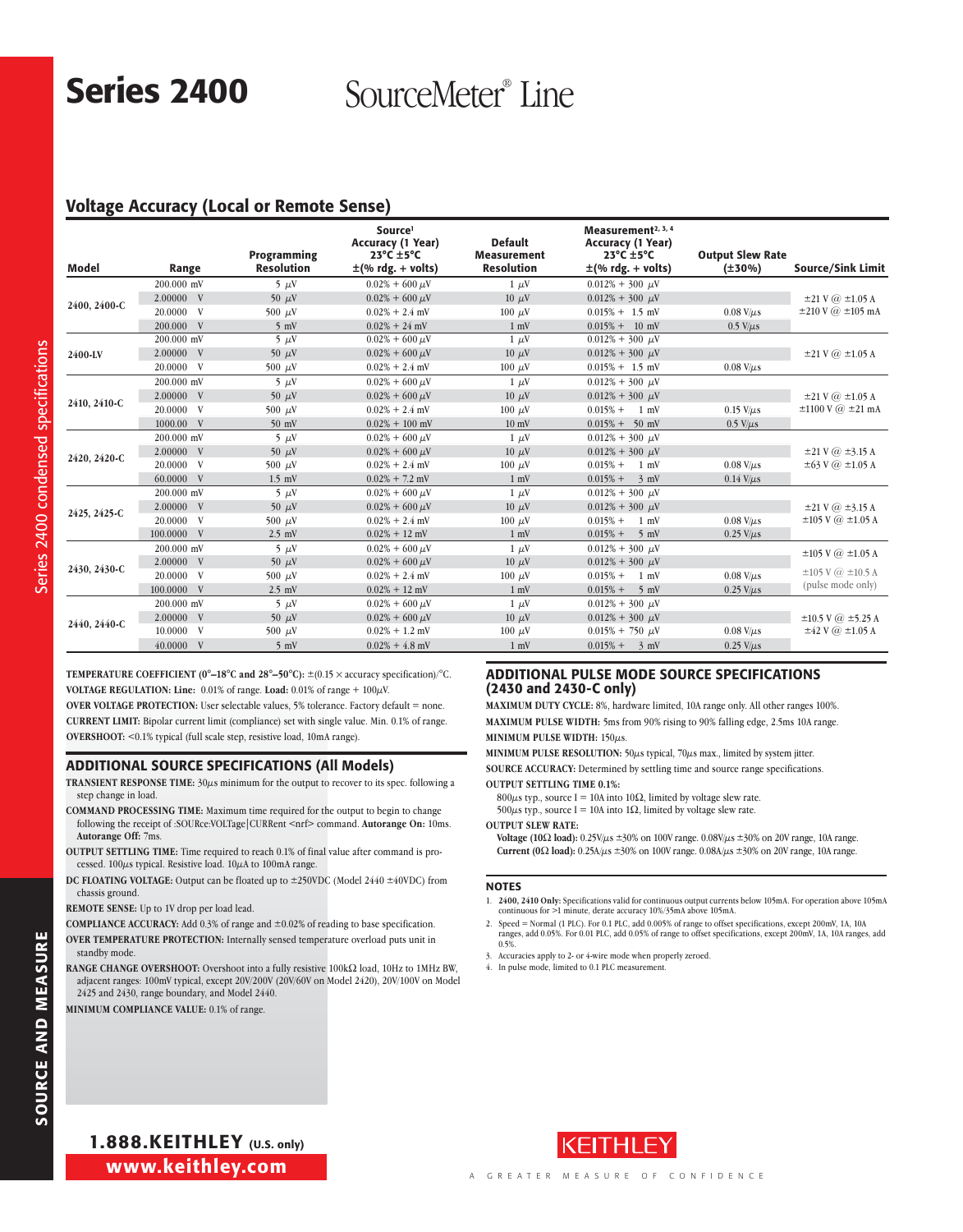# Series 2400 SourceMeter® Line

## Current Accuracy (Local or Remote Sense)

| Model         | Range                                | Programming<br><b>Resolution</b> | Source <sup>1, 3</sup><br>Accuracy<br>$(1$ Year) <sup>3</sup><br>23°C ±5°C<br>±(% rdg. + amps) | <b>Default Measurement</b><br><b>Resolution</b> | Measurement <sup>5, 6, 7</sup><br>Accuracy (1 Year)<br>$23^{\circ}$ C $\pm$ 5 $^{\circ}$ C<br>$\pm$ (% rdg. + amps) | Source/Sink Limit                                      |
|---------------|--------------------------------------|----------------------------------|------------------------------------------------------------------------------------------------|-------------------------------------------------|---------------------------------------------------------------------------------------------------------------------|--------------------------------------------------------|
|               |                                      |                                  |                                                                                                |                                                 |                                                                                                                     |                                                        |
|               | $1.00000 \mu A$                      | 50 pA                            | $0.035\% + 600 \text{ pA}$                                                                     | 10 <sub>pA</sub><br>$100\ \mathrm{pA}$          | $0.029% + 300$ pA                                                                                                   |                                                        |
|               | $10.0000 \mu A$<br>$100.000 \mu A$   | 500 pA<br>5nA                    | $0.033\% + 2 nA$<br>$0.031\% + 20 \text{ nA}$                                                  | 1 nA                                            | $0.027% + 700$ pA<br>$0.025%$ +<br>6 nA                                                                             |                                                        |
| 2400, 2400-C, | 1.00000 mA                           | 50 <sub>nA</sub>                 |                                                                                                | 10 <sub>nA</sub>                                | $0.027\% + 60 \text{ nA}$                                                                                           | $\pm 1.05$ A $\omega$ $\pm 21$ V                       |
| 2400-LV       |                                      |                                  | $0.034\% + 200$ nA                                                                             |                                                 |                                                                                                                     | $\pm 105$ mA $\omega$ $\pm 210$ V <sup>8</sup>         |
|               | 10.0000 mA                           | 500 nA                           | $0.045% + 2 \mu A$                                                                             | $100$ nA                                        | $0.035\% + 600$ nA                                                                                                  |                                                        |
|               | 100.000 mA<br>1.00000 A <sup>2</sup> | $5 \mu A$<br>$50 \mu A$          | $0.066\% + 20 \,\mu A$<br>$0.27$ % + 900 $\mu$ A                                               | $1 \mu A$<br>$10 \mu A$                         | $0.055\% + 6 \mu A$<br>0.22 % + 570 $\mu$ A                                                                         |                                                        |
|               | $1.00000 \mu A$                      | 50 <sub>pA</sub>                 | $0.035\% + 600 \text{ pA}$                                                                     | 10 <sub>pA</sub>                                | $0.029\% + 300 \text{ pA}$                                                                                          |                                                        |
|               | $10.0000 \mu A$                      |                                  | $0.033\% + 2 nA$                                                                               | $100\ \mathrm{pA}$                              |                                                                                                                     |                                                        |
|               |                                      | 500 pA<br>5 nA                   | $0.031\% + 20 \text{ nA}$                                                                      | 1 nA                                            | $0.027% + 700$ pA<br>$0.025%$ +<br>6 nA                                                                             |                                                        |
| 2410, 2410-C  | $100.000 \mu A$<br>1.00000 mA        | 50 <sub>nA</sub>                 | $0.034\% + 200$ nA                                                                             | 10 <sub>nA</sub>                                | $0.027\% + 60 \text{ nA}$                                                                                           | $\pm 1.05$ A $\omega$ $\pm 21$ V                       |
|               | 20.0000 mA                           | 500 nA                           | $0.045% +$<br>$4 \mu A$                                                                        | $100$ nA                                        | $0.035\% + 1.2 \mu A$                                                                                               | $\pm 21$ mA $\omega \pm 1100$ V                        |
|               | 100.000 mA                           | $5 \mu A$                        | $0.066\% + 20 \,\mu A$                                                                         | $1 \mu A$                                       | $0.055\% + 6 \mu A$                                                                                                 |                                                        |
|               | 1.00000 A <sup>2</sup>               | 50 $\mu$ A                       |                                                                                                | $10 \mu A$                                      |                                                                                                                     |                                                        |
|               | $10.0000 \mu A$                      | 500 pA                           | $0.27$ % + 900 $\mu$ A<br>$0.033% +$<br>2 nA                                                   | $100\ \mathrm{pA}$                              | 0.22 % + 570 $\mu$ A<br>$0.027\% + 700 \text{ pA}$                                                                  |                                                        |
|               | $100.000 \mu A$                      | 5 nA                             | $0.031\% + 20 \text{ nA}$                                                                      | 1 nA                                            | $0.025% +$<br>6nA                                                                                                   |                                                        |
|               | $1.00000 \text{ mA}$                 | 50 nA                            | $0.034\% + 200$ nA                                                                             | 10 <sub>nA</sub>                                | 60 <sub>nA</sub><br>$0.027% +$                                                                                      |                                                        |
|               | 10.0000 mA                           | 500 nA                           | $0.045\% + 2 \mu A$                                                                            | $100$ nA                                        | $0.035\% + 600 \text{ nA}$                                                                                          | $\pm$ 3.15A @ $\pm$ 21 V                               |
| 2420, 2420-C  | $100.000 \text{ mA}$                 |                                  |                                                                                                |                                                 | $0.055%$ +                                                                                                          | $\pm 1.05$ A $\omega$ $\pm 63$ V                       |
|               | 1.00000 A <sup>2</sup>               | $5 \mu A$                        | $0.066\% + 20 \,\mu A$<br>$0.067\% + 900 \mu A$                                                | $1 \mu A$<br>$10 \mu A$                         | $6 \mu A$<br>$0.066\% + 570 \mu A$                                                                                  |                                                        |
|               |                                      | $50 \mu A$                       |                                                                                                |                                                 |                                                                                                                     |                                                        |
|               | 3.00000 A <sup>2</sup>               | $50 \mu A$                       | $0.059\% + 2.7$ mA                                                                             | $10 \mu A$                                      | $0.052\% + 1.71$ mA                                                                                                 |                                                        |
|               | $10.0000 \mu A$                      | 500 pA                           | $0.033% +$<br>2 nA                                                                             | 100 pA                                          | $0.027\% + 700 \text{ pA}$                                                                                          |                                                        |
|               | $100.000 \mu A$                      | 5 nA                             | $0.031\% + 20 \text{ nA}$                                                                      | 1 nA                                            | $0.025% +$<br>6nA<br>60 <sub>nA</sub>                                                                               |                                                        |
|               | $1.00000 \text{ mA}$                 | 50 nA                            | $0.034\% + 200$ nA                                                                             | $10 \text{ nA}$                                 | $0.027% +$                                                                                                          | $\pm$ 3.15A ( $\omega$ $\pm$ 21 V                      |
| 2425, 2425-C  | 10.0000 mA                           | 500 nA                           | $0.045% + 2 \mu A$                                                                             | $100$ nA                                        | $0.035\% + 600 \text{ nA}$                                                                                          | $\pm 1.05$ A $\omega$ $\pm 105$ V                      |
|               | $100.000 \text{ mA}$                 | $5 \mu A$                        | $0.066\% + 20 \mu A$                                                                           | $1 \mu A$                                       | $0.055%$ +<br>$6 \mu A$                                                                                             |                                                        |
|               | 1.00000 A <sup>2</sup>               | $50 \mu A$                       | $0.067\% + 900 \mu A$                                                                          | $10 \mu A$                                      | $0.060\% + 570 \,\mu\text{A}$                                                                                       |                                                        |
|               | 3.00000 A <sup>2</sup>               | 50 $\mu$ A                       | $0.059\% + 2.8$ mA                                                                             | $10 \mu A$                                      | $0.052\% + 1.71$ mA                                                                                                 |                                                        |
|               | $10.0000 \mu A$                      | 500 pA                           | $0.033\% +$<br>2 nA                                                                            | $100\ \mathrm{pA}$                              | $0.027% + 700$ pA                                                                                                   |                                                        |
|               | $100.000 \mu A$                      | 5 nA                             | $0.031\% + 20 \text{ nA}$                                                                      | 1 nA                                            | $0.025%$ +<br>6nA                                                                                                   |                                                        |
|               | $1.00000 \text{ mA}$                 | 50 <sub>nA</sub>                 | $0.034\% + 200$ nA                                                                             | 10 <sub>nA</sub>                                | $0.027% + 60 \text{ nA}$                                                                                            | $\pm 1.05$ A $\omega$ $\pm 105$ V                      |
| 2430, 2430-C  | $10.0000 \text{ mA}$                 | 500 nA                           | $0.045% + 2 \mu A$                                                                             | $1000$ nA                                       | $0.035\% + 600 \text{ nA}$                                                                                          |                                                        |
|               | 100.000 mA                           | $5 \mu A$                        | $0.066\% + 20 \,\mu A$                                                                         | $1 \mu A$                                       | $0.055% +$<br>$6 \mu A$                                                                                             | $\pm 10.5$ A $\omega$ $\pm 105$ V<br>(pulse mode only) |
|               | 1.00000A                             | $50 \mu A$                       | $0.067\% + 900 \mu A$                                                                          | $10 \mu A$                                      | $0.060\% + 570 \mu A$                                                                                               |                                                        |
|               | 3.00000 A <sup>2</sup>               | 500 $\mu$ A                      | $0.059\% + 2.8 \text{ mA}$                                                                     | $10 \mu A$                                      | $0.052\% + 1.71$ mA                                                                                                 |                                                        |
|               | 10.00000 A <sup>4</sup>              | $500 \mu A$                      | $0.089\% + 5.9$ mA<br>$0.033\% +$<br>2 nA                                                      | $10 \mu A$<br>$100\ \mathrm{pA}$                | $0.082\% + 1.71$ mA                                                                                                 |                                                        |
|               | $10.0000 \mu A$                      | 500 pA                           |                                                                                                |                                                 | $0.027\% + 700 \text{ pA}$                                                                                          |                                                        |
|               | $100.000 \mu A$                      | 5 nA                             | $0.031\% + 20 \text{ nA}$                                                                      | 1 nA                                            | $0.025%$ +<br>6nA                                                                                                   |                                                        |
|               | $1.00000 \text{ mA}$                 | 50 <sub>nA</sub>                 | $0.034\% + 200$ nA                                                                             | 10 <sub>nA</sub>                                | 60 nA<br>$0.027% +$                                                                                                 | $\pm$ 5.25A $\omega$ $\pm$ 10.5 V                      |
| 2440, 2440-C  | 10.0000 mA                           | 500 nA                           | $0.045\% + 2 \mu A$                                                                            | $100$ nA                                        | $0.035\% + 600 \text{ nA}$                                                                                          | $\pm 1.05$ A $\omega$ $\pm 42$ V                       |
|               | 100.000 mA                           | $5 \mu A$                        | $0.066\% + 20 \mu A$                                                                           | $1 \mu A$                                       | $0.055% +$<br>$6 \mu A$                                                                                             |                                                        |
|               | 1.00000 A                            | $50 \mu A$                       | $0.067\% + 900 \mu A$                                                                          | $10 \mu A$                                      | $0.060\% + 570 \,\mu\text{A}$                                                                                       |                                                        |
|               | 5.00000 A                            | $50 \mu A$                       | $0.10\,$ % + 5.4 mA                                                                            | $10 \mu A$                                      | $0.10\% + 3.42 \text{ mA}$                                                                                          |                                                        |

**TEMPERATURE COEFFICIENT (0°–18°C and 28°–50°C):**  $\pm$ (0.15  $\times$  accuracy specification)/°C. **CURRENT Regulation: Line:** 0.01% of range. **Load:** 0.01% of range (except Model 2440 5A range 0.05%) + 100pA.

**Voltage LIMIT:** Bipolar voltage limit (compliance) set with single value. Min. 0.1% of range. **OVERSHOOT:** <0.1% typical (1mA step,  $RL = 10k\Omega$ , 20V range for Model 2400, 2410, 2420, 2425, 2430), (10V range for Model 2440).

### Contact Check Specifications (requires -C version)

| <b>SPEED:</b> 350 $\mu$ s for verification and notification. |                 |                   |                   |  |  |  |  |  |
|--------------------------------------------------------------|-----------------|-------------------|-------------------|--|--|--|--|--|
| <b>CONTACT CHECK:</b><br>$2\Omega$<br>50 Q<br>15 Q           |                 |                   |                   |  |  |  |  |  |
| No contact check failure                                     | $< 1.00 \Omega$ | $<$ 13.5 $\Omega$ | $<$ 47.5 $\Omega$ |  |  |  |  |  |
| Always contact check failure                                 | $>3.00 \Omega$  | $>16.5 \Omega$    | $>52.5 \Omega$    |  |  |  |  |  |

#### NOTES

1. **2400, 2410 Only:** Specifications valid for continuous output currents below 105mA. For operation above 105mA continuous for >1 minute, derate accuracy 10%/35mA above 105mA.

2. Full operation (1A) regardless of load to 30°C (50°C for Model 2420 and 2440). Above 30°C (50°C for Model 2420 and 2440) ambient, derate 35mA/°C and prorate 35mA/Ω load. 4-wire mode. For current sink operation<br>on 1A, 3A, or 5A ranges, maximum continuous power is limited to approximately 1/2 rated power or less, depending on current, up to 30°C ambient. See power equations in the User's Manual to calculate allowable duty cycle for specific conditions.

3. For sink mode,  $1\mu$ A to 100mA range, accuracy is:

**Model 2400:** ±(0.15% + offset\*4). **Models 2410, 2420, 2425, 2430, 2440:** ±(0.5% + offset\*3). For 1A range, accuracy is:

- **Model 2400:** ±(1.5% + offset\*8). **Models 2410, 2420, 2425, 2430, 2440:** ±(1.5% + offset\*3). 4. 10A range only in pulse mode. Limited to 2.5ms pulse width maximum. 10% duty cycle maximum.
- 5. Speed = Normal (1 PLC). For 0.1 PLC, add 0.005% of range to offset specifications, except 200mV, 1A, 10A ranges, add 0.05%. For 0.01 PLC, add 0.05% of range to offset specifications, except 200mV, 1A, 10A ranges, add 0.5%.

6. Accuracies apply to 2- or 4-wire mode when properly zeroed.

7. In pulse mode, limited to 0.1 PLC measurement.

8. Model 2400 and 2400-C only.



# 1.888.KEITHLEY (U.S. only) www.keithley.com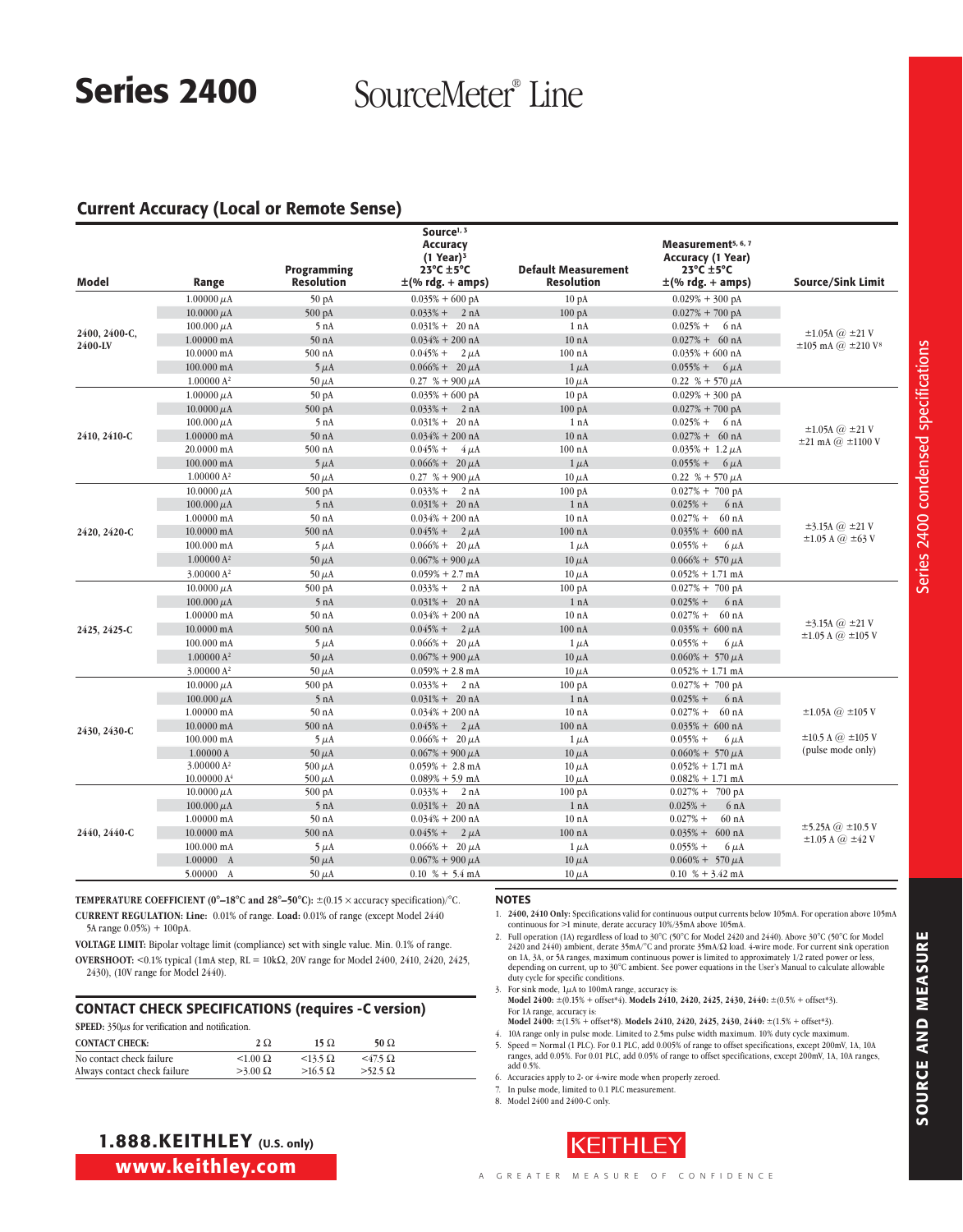Series 2400 SourceMeter® Line

# Resistance Measurement Accuracy (Local or Remote Sense)<sup>1, 2, 5</sup>

|                                        | <b>Default</b>    |             | <b>Default Test</b><br>Current | <b>Default Test</b><br>Current<br>2420, 2425, |                                                  | Normal Accuracy (23°C ±5°C)<br>1 Year, $\pm$ (% rdg. + ohms) |                                                  |                                                  |  |  |
|----------------------------------------|-------------------|-------------|--------------------------------|-----------------------------------------------|--------------------------------------------------|--------------------------------------------------------------|--------------------------------------------------|--------------------------------------------------|--|--|
| Range                                  | <b>Resolution</b> |             | 2400, 2410                     | 2430, 2440                                    | 2400                                             | 2410                                                         | 2420, 2425, 2430, 2440                           | 2400                                             |  |  |
| $< 0.20000 \quad \Omega^3$             |                   |             |                                | -                                             | Source $I_{\text{acc}}$ + Meas. $V_{\text{acc}}$ | Source $I_{\text{acc}}$ + Meas. $V_{\text{acc}}$             | Source $I_{\text{acc}}$ + Meas. $V_{\text{acc}}$ | Source $I_{acc}$ + Meas. $V_{acc}$               |  |  |
| 2.00000 $\Omega^3$                     | 10 $\mu\Omega$    |             | $\overline{\phantom{m}}$       | $1 \quad A$                                   | Source $I_{\text{acc}}$ + Meas $V_{\text{acc}}$  | Source $I_{\text{acc}}$ + Meas. $V_{\text{acc}}$             | $0.17%$ +<br>$0.0003\Omega$                      | Source $I_{\text{acc}}$ + Meas. $V_{\text{acc}}$ |  |  |
| $20.0000 \quad \Omega$                 | 100               | $\mu\Omega$ | $100 \text{ mA}$               | $100 \text{ mA}$                              | $0.10% +$<br>$0.003 \Omega$                      | $0.006\,\Omega$<br>$0.11\% +$                                | $0.10% +$<br>$0.003 \Omega$                      | $0.07\%$ +<br>0.001<br>Ω                         |  |  |
| $200.000 \Omega$                       | $1 \quad m\Omega$ |             | $10 \text{ mA}$                | $10 \text{ mA}$                               | $0.03 \Omega$<br>$0.08\% +$                      | $0.09% +$<br>$0.1 \Omega$                                    | 0.03<br>$0.08\% +$<br>$\Omega$                   | $0.05% +$<br>0.01<br>Ω                           |  |  |
| $2.00000 \text{ k}\Omega$              | 10 <sup>1</sup>   | $m\Omega$   | 1 <sub>mA</sub>                | 1 <sub>mA</sub>                               | $0.07%$ +<br>0.3<br>Ω                            | $0.08\% +$<br>$0.6\quad\Omega$                               | $0.07%$ +<br>0.3<br>Ω                            | $0.05% +$<br>Ω<br>0.1                            |  |  |
| $20.0000 \text{ k}\Omega$              | 100               | $m\Omega$   | $100 \mu A$                    | 100 $\mu$ A                                   | $0.06% +$<br>$\Omega$<br>$\frac{3}{2}$           | $\Omega$<br>$0.07\% +$<br>-6                                 | $0.06\% + 3$<br>$\Omega$                         | $0.04\% +$<br>$\Omega$<br>$\overline{1}$         |  |  |
| $200.000 \text{ k}\Omega$              |                   | Ω           | $10 \mu A$                     | $10 \mu A$                                    | $0.07\% + 30$<br>Ω                               | $0.07\% + 60$<br>Ω                                           | Ω<br>$0.07\% + 30$                               | Ω<br>$0.05\% + 10$                               |  |  |
| $2.00000 \text{ M}\Omega$ <sup>6</sup> | 10                | $\Omega$    | $1 \mu A$                      | $1 \mu A$                                     | $0.11\% + 300$<br>$\Omega$                       | $0.12\% + 600$<br>$\Omega$                                   | Ω<br>$0.11\% + 300$                              | $\Omega$<br>$0.05\% + 100$                       |  |  |
| $20.0000 \text{ M}\Omega^7$            | 100               | Ω           | $1 \mu A$                      | $1 \mu A$                                     | $0.11\% +$<br>$k\Omega$                          | 2.4 $k\Omega$<br>$0.12% +$                                   | $k\Omega$<br>$0.11% +$                           | Ω<br>$0.05\% + 500$                              |  |  |
| $200.000 \text{ M}\Omega^3$            | $\mathbf{1}$      | $k\Omega$   | $100$ nA                       | $\overline{\phantom{m}}$                      | $0.66\% + 10$<br>$k\Omega$                       | $0.66\% + 24$<br>$k\Omega$                                   | Source $I_{\text{acc}}$ + Meas. $V_{\text{acc}}$ | $k\Omega$<br>$0.35\% + 5$                        |  |  |
| $>$ 200.000 MΩ <sup>3</sup>            | $\qquad \qquad -$ |             | $\overline{\phantom{m}}$       | $\overline{\phantom{0}}$                      | Source $I_{\text{acc}}$ + Meas. $V_{\text{acc}}$ | Source $I_{AC}$ + Meas. $V_{AC}$                             | Source $I_{\text{acc}}$ + Meas. $V_{\text{acc}}$ | Source $I_{\text{acc}}$ + Meas. $V_{\text{acc}}$ |  |  |

**TEMPERATURE COEFFICIENT (0°–18°C and 28°–50°C):** ±(0.15 × accuracy specification)/°C.

- **SOURCE I MODE, MANUAL OHMS:** Total uncertainty = I source accuracy + V measure accuracy (4-wire remote sense).
- **Source V Mode, Manual Ohms:** Total uncertainty = V source accuracy + I meas-
- ure accuracy (4-wire remote sense).
- **6-wire ohms mode:** Available using active ohms guard and guard sense. Max. Guard Output Current: 50mA (except 1A range). Accuracy is load dependent. Refer to White Paper no. 2033 for calculation formula.

**GUARD OUTPUT IMPEDANCE:**  $< 0.1\Omega$  in ohms mode.

### NOTES

- 1. Speed = Normal (1 PLC). For 0.1 PLC, add 0.005% of range to offset specifications, except 200mV, 1A, 10A ranges, add 0.05%. For 0.01 PLC, add 0.05% of range to offset specifications, except 200mV, 1A, 10A ranges, add 0.5%.
- 2. Accuracies apply to 2- or 4-wire mode when properly zeroed.
- 3. Manual ohms only except 2420, 2425, 2430, 2440 for 2 $\Omega$  range and 2410 or 2400 for 200M $\Omega$  range.
- 4. Source readback enabled, offset compensation ON. Also available on 2410, 2420, 2425, 2430, and 2440 with similar accuracy enhancement.
- 5. In pulse mode, limited to 0.1 PLC measurement.
- 6. Except 2440; default test current is  $5\mu$ A.
- 7. Except 2440; default test current is 0.5 $\mu$ A.

### Services Available

| 2400-3Y-EW       | 1-year factory warranty extended to 3 years from date of shipment                                  |
|------------------|----------------------------------------------------------------------------------------------------|
| 2400-C-3Y-EW     | 1-year factory warranty extended to 3 years from date of shipment                                  |
| 2400-LV-3Y-EW    | 1-year factory warranty extended to 3 years from date of shipment                                  |
| 2410-3Y-EW       | 1-year factory warranty extended to 3 years from date of shipment                                  |
| 2410-C-3Y-EW     | 1-year factory warranty extended to 3 years from date of shipment                                  |
| 2420-3Y-EW       | 1-year factory warranty extended to 3 years from date of shipment                                  |
| 2420-C-3Y-EW     | 1-year factory warranty extended to 3 years from date of shipment                                  |
| 2425-3Y-EW       | 1-year factory warranty extended to 3 years from date of shipment                                  |
| 2425-C-3Y-EW     | 1-year factory warranty extended to 3 years from date of shipment                                  |
| 2430-3Y-EW       | 1-year factory warranty extended to 3 years from date of shipment                                  |
| 2430-C-3Y-EW     | 1-year factory warranty extended to 3 years from date of shipment                                  |
| 2440-3Y-EW       | 1-year factory warranty extended to 3 years from date of shipment                                  |
| 2440-C-3Y-EW     | 1-year factory warranty extended to 3 years from date of shipment                                  |
| $C/2400-3Y-ISO$  | 3 (ISO-17025 accredited) calibrations within 3 years of purchase for Models 2400, 2400-C, 2400-LV* |
| $C/2410-3Y-ISO$  | 3 (ISO-17025 accredited) calibrations within 3 years of purchase for Models 2410, 2410-C*          |
| $C/2420-3Y-ISO$  | 3 (ISO-17025 accredited) calibrations within 3 years of purchase for Models 2420, 2420-C*          |
| $C/2425-3Y-ISO$  | 3 (ISO-17025 accredited) calibrations within 3 years of purchase for Models 2425, 2425-C*          |
| $C/2430-3Y$ -ISO | 3 (ISO-17025 accredited) calibrations within 3 years of purchase for Models 2430, 2430-C*          |
| $C/2440-3Y-ISO$  | 3 (ISO-17025 accredited) calibrations within 3 years of purchase for Models 2440, 2440-C*          |
| TRN-2400-1-C     | Course: Unleashing the Power of Your SourceMeter Instrument                                        |
|                  |                                                                                                    |

\*Not available in all countries

Series 2400 condensed specifications

Series 2400 condensed specifications

www.keithley.com 1.888.KEITHLEY (U.S. only)